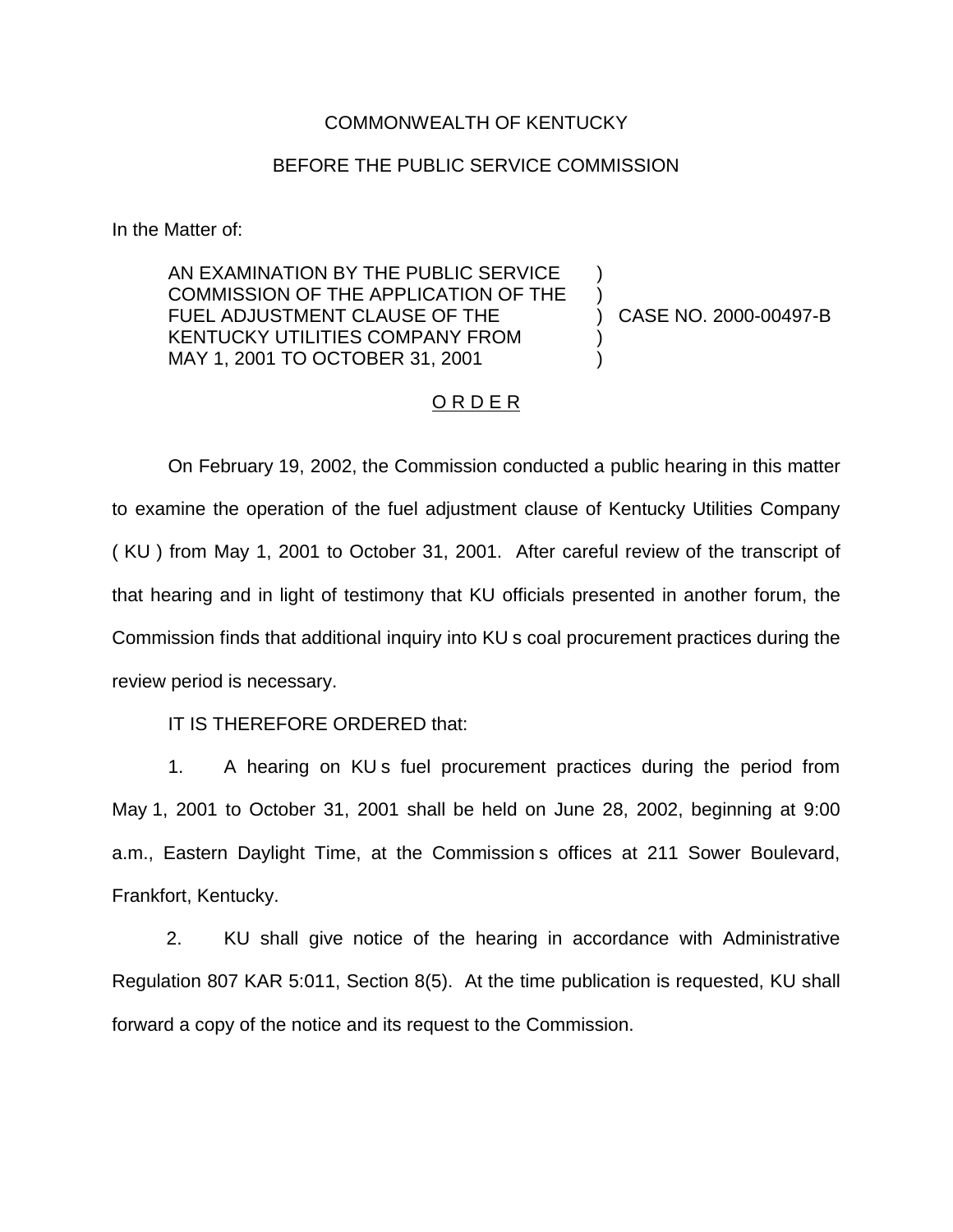3. At the scheduled hearing in this matter, neither opening statements nor summarization of direct testimony shall be permitted. KU may present rebuttal testimony to any testimony offered by an Intervenor witness.

4. The procedural schedule set forth in Appendix A to this Order shall be followed.

5. The written direct testimony of KU s witnesses shall address, inter alia, the following issues:

a. The reasonableness of KU s fuel procurement practices during the review period.

b. KU s purchase of coal from affiliated entities.

c. KU s rules and internal policies in effect during the review period that govern KU s purchase of coal from affiliated entities.

d. Coal suppliers adherence to contract delivery schedules during the review period.

e. KU s efforts to ensure coal suppliers adherence to contract delivery schedules during the review period.

f. KU s efforts to maintain the adequacy of its coal supplies in light of any coal supplier s inability or unwillingness to make contract coal deliveries.

6. When KU or any other party files testimony in this proceeding, it shall file an original and 8 copies of that testimony. The original and at least 3 copies of the testimony shall:

a. Be filed together with cover letter listing each person presenting testimony.

-2-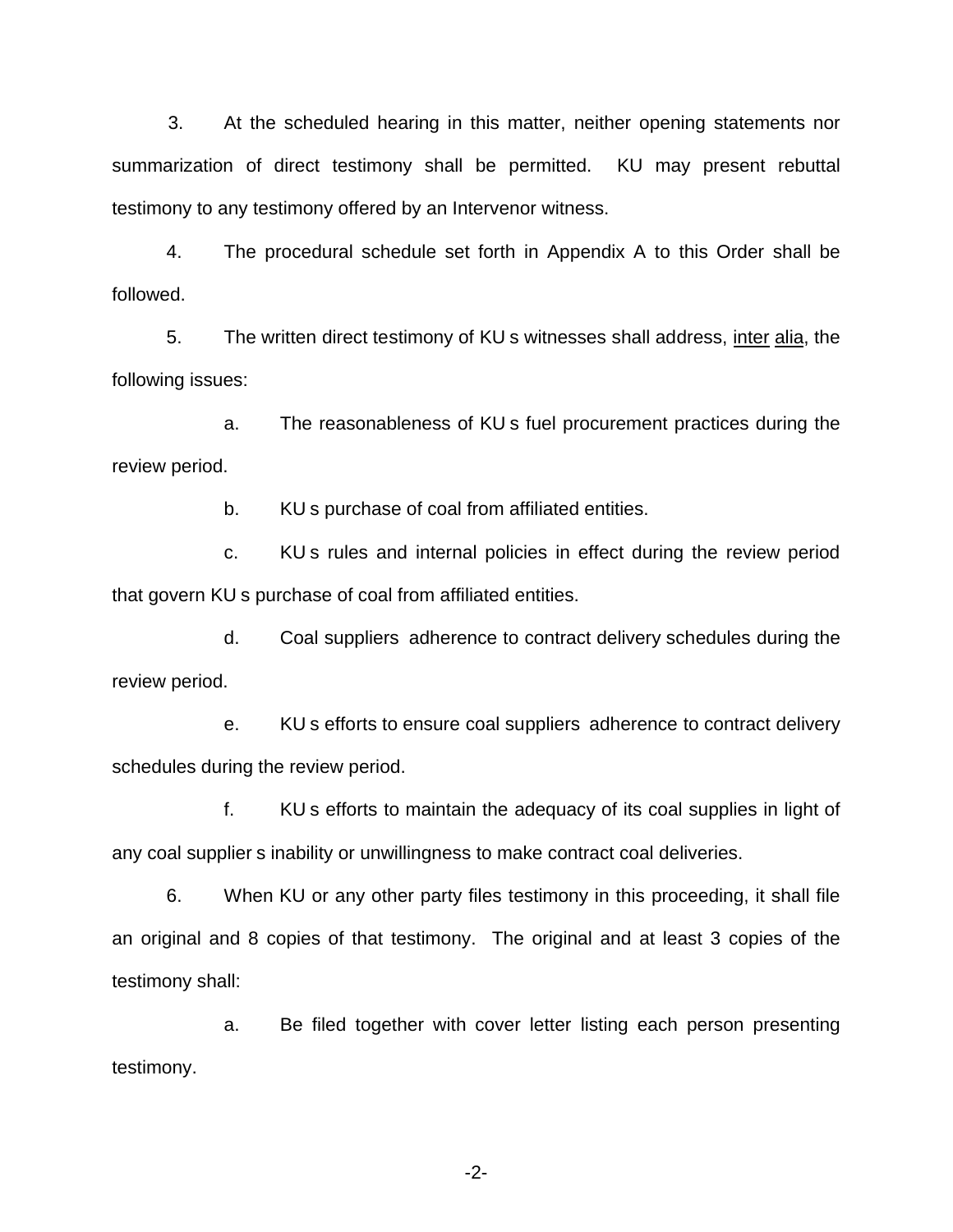b. Be bound in 3-ring binders or with any other fastener that readily opens and closes to facilitate easy copying.

c. Be tabbed to easily indicate the location of each witness s testimony.

d. Have every exhibit to each witness s testimony appropriately marked.

7. All interrogatories and requests for production of documents shall be appropriately indexed. All responses shall include the name of the witness who will be responsible for responding to the questions related to the information provided.

8. Service of any document or pleading shall be made in accordance with Administrative Regulation 807 KAR 5:001, Section 3(7), and Kentucky Civil Rule 5.02.

9. All documents that the Commission requires any party to file with the Commission shall also be served upon all parties of record at or before the time of filing.

10. All parties shall respond to any interrogatories and requests for production of documents that Commission Staff submits in accordance with the procedural schedule set forth in Appendix A.

11. Motions for extensions of time with respect to the schedule herein shall be made in writing and will be granted only upon a showing of good cause.

Done at Frankfort, Kentucky, this 9<sup>th</sup> day of April, 2002.

By the Commission

ATTEST: